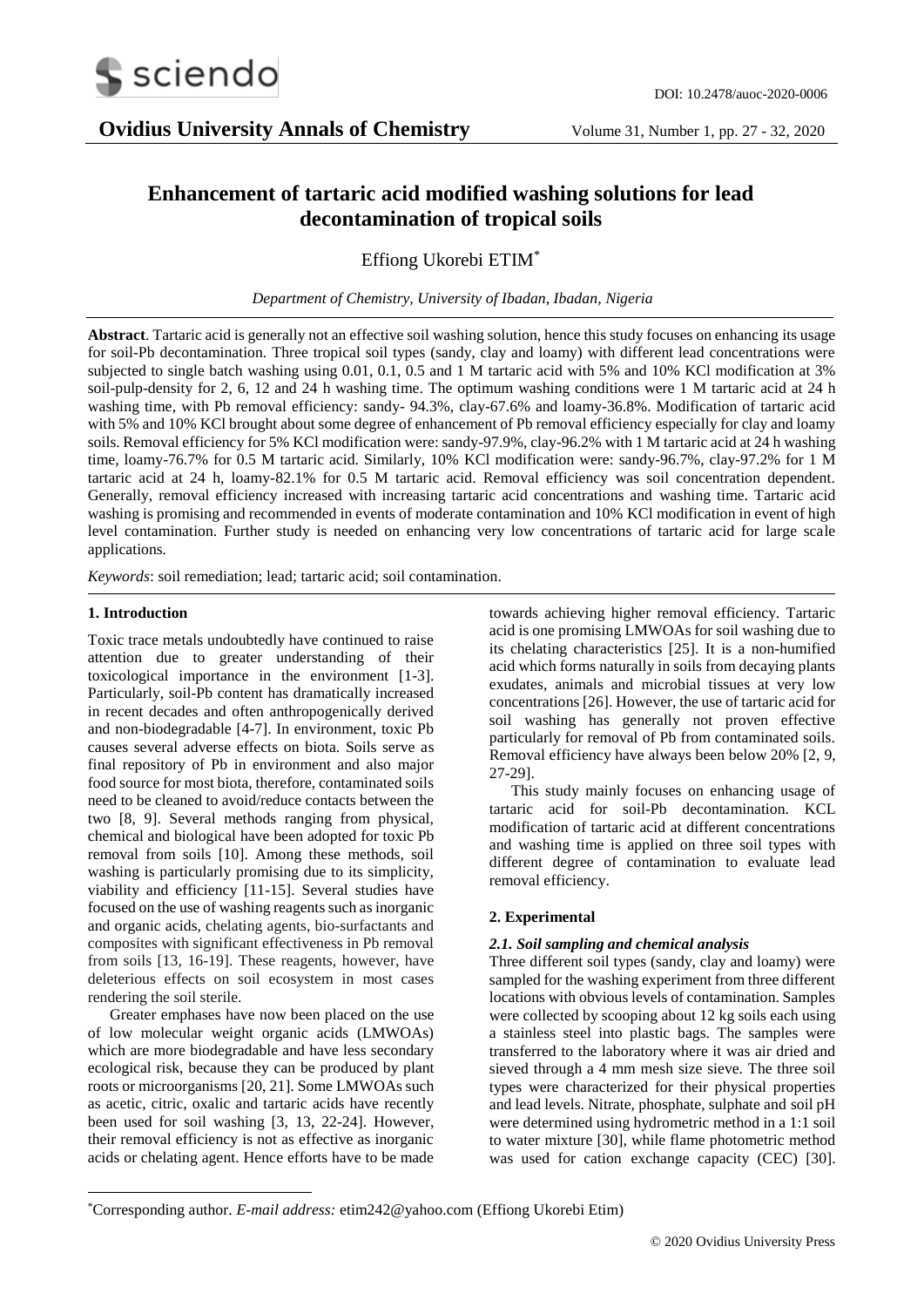Hydrometer method was used for soil mechanical properties [31], while the Walkley and Black method [32] was used for soil organic matter and organic carbon content. A 5.0 g portion each of soils was weighed into a glass beaker and digested with 50 mL portion of concentrated aqua regia (HCl and  $HNO<sub>3</sub>$  at ratio 3:1) mixture on a hot plate for 3 h [33] to obtain the pseudototal lead content. The pseudo-total lead was analyzed for all soil samples using a Varian SpectrAA-600 flame atomic absorption spectrophotometer (FAAS) after calibrating with Reagecon lead standard solutions.

### *2.2. Chemical washing experiment*

The washing experiment was designed to improve lead removal efficiency of tartaric acid (TA) by modifying with KCL (KCl). In the experiment, 3% soil pulp density (SPD) was adopted which has been previous established to be effective [23]. A 0.3 g sandy soil was centrifuged with 10 mL (0.3 g/10 mL x 100 = 3% SPD) 0.01 M tartaric acid washing solution. They were sequentially agitated using a mechanical shaker (BOCH HY-BII Speed Governing Multipurpose Oscillator) at 172 rpm for 2, 6, 12 and 24 h. After agitation, the mixtures were centrifuged (BOSCH 80-2 centrifuge) at 2000 rpm for 35 min. The supernatants were extracted and stored for analysis. The washing step was repeated using 0.1, 0.5 and 1 M tartaric acid washing solutions. The whole washing experiment was similarly repeated for clay and loamy soils. To enhance the washing efficiency, modified solutions of 10 mL TA/5% KCl and TA/10% KCl at 1:1 ratio (TA: 0.01, 0.1, 0.5, and 1 M) were applied on each soil type for 2, 6, 12 and 24 h agitation. The supernatants were analyzed for Pb using FAAS. All analysis was performed in triplicate and the results presented as average values. Split samples were incorporated for instrument data validation. Analar grade reagents were used for the experiment. Standard deviation of the triplicate analyses performed on the extracts from the batch washing experiments was about 5%.

The percentage removal efficiency of Pb from the soils was calculated using an equation similar to the one earlier reported [23, 29, 34].

Removal Efficiency (%) = 
$$
\frac{C1xV1}{CsxMs}x100
$$

where  $C_1$  and  $C_s$  are the concentrations of Pb in the supernatant (mg/L) and soil sample (mg/kg), determined using FAAS respectively. In addition,  $V_1$  is the volume of supernatant (L) and  $M_s$  is the weight of the soil (kg) used for the washing experiment.

## **3. Results and discussion**

#### *3.1. Soil characteristics*

Table 1 shows general characteristics of studied soils.

**Table 1.** General physio-chemical characteristics of studied

| soils |  |
|-------|--|

| S/N | <b>Parameter</b> | Sandy | Loamy | Clay |
|-----|------------------|-------|-------|------|
|     | pH value         | 6.17  | 8.18  | 7.79 |
|     | Sand $(\%)$      | 92.8  | 64.9  | 74.2 |
|     | Clav(%)          | . 43  | 12.8  | 25.0 |
|     | $Silt(\%)$       |       | 22.3  | 0.80 |

| S/N | Parameter                    | Sandy         | Loamy             | Clay              |
|-----|------------------------------|---------------|-------------------|-------------------|
| 5   | Organic<br>carbon $(\%)$     | 1.38          | 5.95              | 4.96              |
| 6   | Organic<br>matter (%)        | 2.39          | 10.3              | 8.58              |
| 7   | Nitrate<br>$(\mu g/g)$       | 8.39          | 185               | 84.3              |
| 8   | Phosphate<br>$(\mu g/g)$     | 5.64          | 37.6              | 21.2              |
| 9   | Sulphate<br>$(\mu g/g)$      | 110           | 238               | 164               |
| 10  | <b>CEC</b><br>$(\mu hms/cm)$ | 13.2          | 177               | 140               |
| 11  | Lead<br>$(\mu g/g)$          | $61.9 + 9.14$ | $22,247 \pm 23.9$ | $11.828 \pm 18.7$ |

Soil pH values were 6.17, 8.18 and 7.79 for sandy, loamy and clay soils respectively. Soil pH is a critical factor in washing experiments, because it directly determines the mobility and solubility of metal ions, i.e. lower pH will tend to favor greater solubility of metals [35]. The soils have typical properties of sandy, loamy and clay soils in respect to mechanical properties, organic matter content, nitrate, phosphate, sulfate and cation exchange capacity [6, 23, 24]. These soil properties are generally characteristic of tropical geological environment of the Precambrian basement complex formations [36]. Sandy soil showed higher sand content (92.8%) with low organic matter (2.39%) and macro nutrient levels, has against loamy and clay soils. Porosity of the sandy soil, with slightly acidic pH, low organic matter and cation exchange capacity, will result in poor retention capacity for metals hence amenable to remediation by soil washing [37]. On the other hand, properties of loamy and clay soils may hinder easy dissolution of metals, hence modification is essential for effective washing. With increasing susceptibility of soils to trace metal contamination, these different soil properties will inadvertently influence the degree of metal removal through application of chemical soil washing techniques and therefore need to be examined. Average lead levels within the studied soils were: sandy -61.9±9.14 µg/g; loamy - 22,247±23.9 µg/g and clay -11,828 $\pm$ 18.7 µg/g. Contamination levels were more pronounced for loamy and clay soils.

## *3.2. Lead removal efficiency by tartaric acid*

Tartaric acid is not known to remove Pb efficiently from soils [9, 28, 29], however, combining washing solutions with other reagents slightly improves removal efficiency [2, 27]. Variables such as tartaric acid concentration and washing time were applied on sandy, loamy and clay soils to assess impact of soil properties on Pb removal efficiency (Table 2).

**Table 2.** Removal efficiency of Pb  $(n = 3)$ 

| <b>Tartaric</b>   | Washing time (h) |                 |                  |                 |
|-------------------|------------------|-----------------|------------------|-----------------|
| acid<br>conc.     | 2                | 6               | 12               | 24              |
| <b>Sandy soil</b> |                  |                 |                  |                 |
| 0.01 <sub>M</sub> | 0                | $4.90 \pm 0.58$ | $12.7 + 0.85$    | $14.5 + 0.72$   |
| 0.1 <sub>M</sub>  | 0                | $6.07+0.46$     | $26.0+0.67$      | $55.4 + 1.79$   |
| 0.5 <sub>M</sub>  | 0                | $12.6 \pm 0.71$ | $58.8 \pm 0.25$  | $89.1 \pm 1.65$ |
| 1 M               | 0                | $18.2 \pm 0.98$ | $67.1 \pm 0.66$  | $94.3 \pm 1.13$ |
| <b>Clay soil</b>  |                  |                 |                  |                 |
| 0.01 <sub>M</sub> | $3.03 \pm 0.09$  | $5.73 \pm 0.33$ | $7.71 \pm 0.37$  | $9.69 \pm 0.46$ |
| 0.1 <sub>M</sub>  | $5.78 \pm 0.14$  | $7.89 \pm 0.23$ | $12.9 \pm 0.85$  | $15.2 \pm 1.36$ |
| 0.5 <sub>M</sub>  | $23.4 \pm 0.16$  | $24.6 \pm 0.56$ | $46.6 \pm 0.65$  | $46.4 \pm 0.63$ |
| 1 M               | $26.6 + 0.43$    | $33.7 \pm 0.35$ | $66.73 \pm 0.27$ | $67.6 \pm 0.95$ |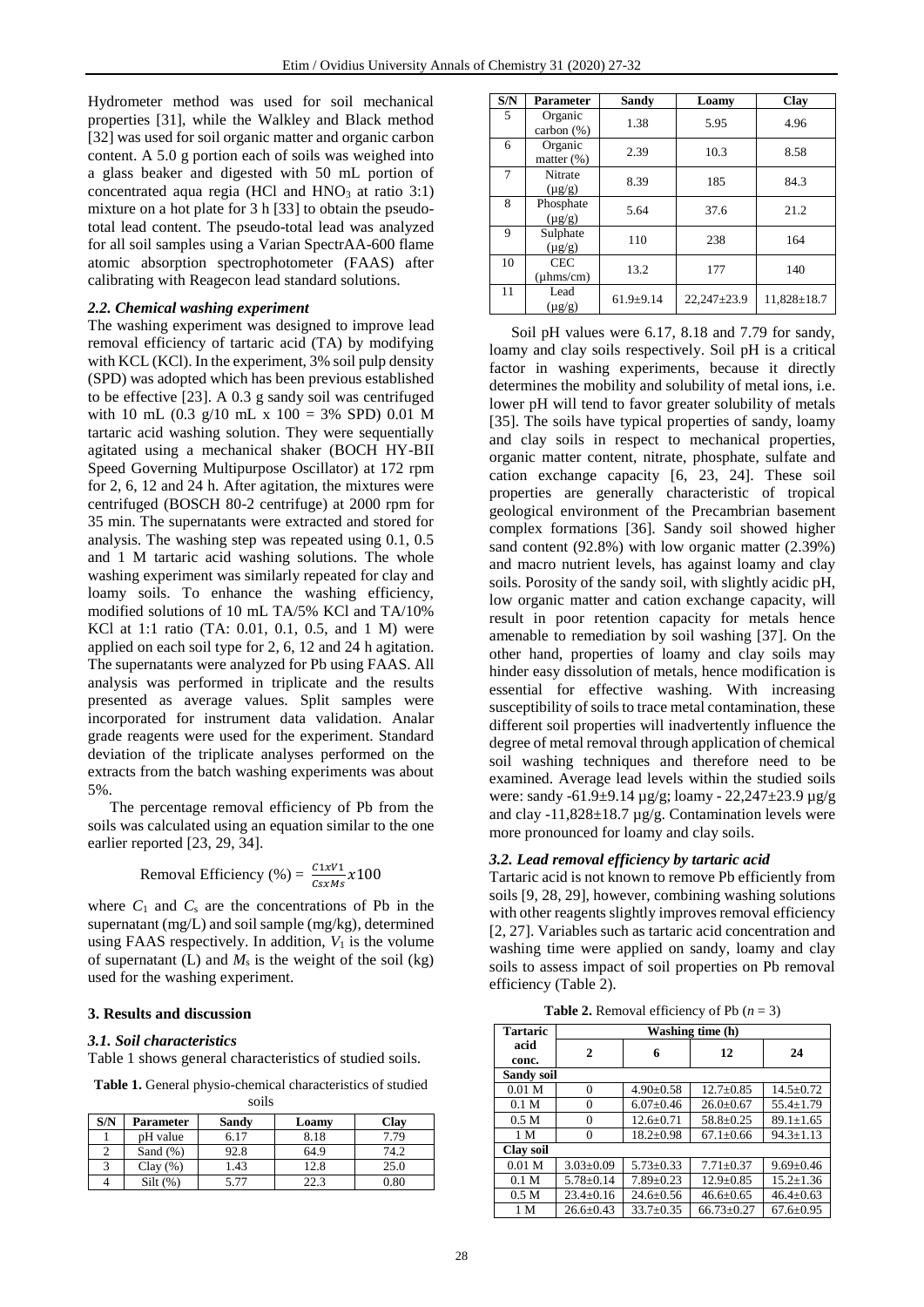| <b>Tartaric</b>   | Washing time (h) |                 |                 |                 |
|-------------------|------------------|-----------------|-----------------|-----------------|
| acid<br>conc.     | 2                | 6               | 12              | 24              |
| <b>Loamy</b> soil |                  |                 |                 |                 |
| $0.01$ M          | $5.33 \pm 0.13$  | $5.36 + 0.15$   | $9.13 + 0.38$   | $8.45 + 0.52$   |
| 0.1 <sub>M</sub>  | $4.00 \pm 0.02$  | $8.63 \pm 0.15$ | $14.6 \pm 0.45$ | $14.0 \pm 0.31$ |
| 0.5 <sub>M</sub>  | $20.1 + 0.65$    | $18.7 \pm 0.39$ | $29.9 + 0.78$   | $29.3 \pm 0.91$ |
| 1 M               | $16.0 + 0.73$    | $29.7+0.43$     | $35.0 + 0.34$   | $36.8 + 1.97$   |

\**n* = number of extractions

Concentration of tartaric acid and washing time played significant roles on the amount of Pb removed from sandy soil. For instance, 0.5 M and 1 M tartaric acid washing solutions removed 58.8% and 67.1% Pb respectively in 12 h, and 55.4% (for 0.1 M), 89.1% (for 0.5 M) and 94.3% (for 1 M) in 24 h washing. It thus appears that high concentration of TA at longer washing time results in higher degree of Pb removal from sandy soils. The relatively low Pb level  $(61.9\pm9.14 \text{ µg/g})$ , pH (6.17), organic matter content (2.39%), cation exchange capacity (13.2 µhms/cm) and finally porous nature of the sandy soil have significantly contributed to enhanced Pb removal. For clay soil, tartaric acid concentration and washing time play little role on Pb removal efficiency. Only for 1 M tartaric acid solution, a removal efficiency of 66.7% at 12 h and 67.6% at 24 h washing time was reported. The concentration and time factor played no role for loamy soil with just about 30% Pb removal for 1 M tartaric acid solution at 12 and 24 h washing time, compared to sandy and clay soils. Complex matrix of the loamy soil property coupled with high Pb content  $(22,247 \,\mu$ g/g) and pH  $(8.18)$  could explain the rather low Pb removal. Buffering effect of alkaline soil on weak organic acid like tartaric acid is known to affect solubilization of metals from soils [1, 9, 38].

*3.3. Lead removal efficiency by modified tartaric acid* Tables 3 and 4 shows Pb removal efficiency using tartaric acid solution modified with 5% and 10% KCl at different concentrations and washing time.

**Table 3.** Removal efficiency of Pb using 5% KCl modification  $(n = 3)$ 

| Tartaric          | Washing time (h) |                 |                 |                 |
|-------------------|------------------|-----------------|-----------------|-----------------|
| acid<br>conc.     | $\mathbf{2}$     | 6               | 12              | 24              |
| <b>Sandy soil</b> |                  |                 |                 |                 |
| 0.01 <sub>M</sub> | $15.6 \pm 0.25$  | $28.6 \pm 0.63$ | $48.4 \pm 0.37$ | $74.3 \pm 3.87$ |
| 0.1 <sub>M</sub>  | $19.6 \pm 0.37$  | $37.7 + 0.85$   | $55.8 \pm 1.29$ | $81.8 + 4.01$   |
| 0.5 <sub>M</sub>  | $27.2+0.16$      | $41.0 \pm 1.20$ | $64.6 \pm 2.14$ | $92.9 \pm 3.86$ |
| 1 M               | $36.2 + 1.47$    | $56.4 + 1.16$   | $70.7 + 2.27$   | $97.9 + 1.36$   |
| <b>Clay soil</b>  |                  |                 |                 |                 |
| 0.01 <sub>M</sub> | $3.99 \pm 0.08$  | $6.36 \pm 0.91$ | $11.4 + 0.89$   | $18.3 \pm 0.42$ |
| 0.1 <sub>M</sub>  | $37.3 + 1.28$    | $39.6 + 1.26$   | $67.6 + 1.96$   | $80.0 \pm 2.92$ |
| 0.5 <sub>M</sub>  | $47.1 + 2.58$    | $48.9 \pm 1.10$ | $72.4 + 1.35$   | $85.5 \pm 2.86$ |
| 1 M               | $51.8 + 2.21$    | $55.5 + 1.57$   | $84.0 \pm 2.06$ | $96.2 \pm 3.46$ |
| Loamy soil        |                  |                 |                 |                 |
| 0.01 <sub>M</sub> | $8.37+0.50$      | $9.02 + 0.95$   | $13.4 + 0.27$   | $16.6 \pm 0.86$ |
| 0.1 <sub>M</sub>  | $14.4 + 0.42$    | $12.5 + 0.41$   | $28.1 + 1.08$   | $38.7 \pm 1.54$ |
| 0.5 <sub>M</sub>  | $36.5 \pm 1.83$  | $46.9 \pm 1.30$ | $70.9 \pm 3.83$ | $76.7 \pm 3.00$ |
| 1 M               | $23.0 \pm 1.31$  | $24.8 + 1.26$   | $54.6 \pm 1.65$ | $63.8 \pm 1.91$ |

**Table 4.** Removal efficiency of Pb using 10% KCl modification  $(n = 3)$ 

| <b>Tartaric</b>   | Washing time (h) |               |               |                 |
|-------------------|------------------|---------------|---------------|-----------------|
| acid<br>conc.     |                  |               | 12            | 24              |
| <b>Sandy soil</b> |                  |               |               |                 |
| 0.01 <sub>M</sub> | $19.7 + 1.91$    | $43.1 + 1.31$ | $62.3 + 2.12$ | $80.1 \pm 0.61$ |

| <b>Tartaric</b>   | Washing time (h) |                 |                 |                 |
|-------------------|------------------|-----------------|-----------------|-----------------|
| acid<br>conc.     | $\mathbf{2}$     | 6               | 12              | 24              |
| 0.1 <sub>M</sub>  | $27.2 + 1.00$    | $38.3 + 1.63$   | $68.8 + 2.25$   | $87.5 \pm 1.15$ |
| 0.5 <sub>M</sub>  | $30.1 + 1.86$    | $56.6 + 2.36$   | $78.4 + 0.85$   | $93.2 + 2.86$   |
| 1 M               | $42.3 \pm 2.43$  | $68.0 \pm 2.10$ | $87.3 \pm 6.11$ | $96.7 \pm 2.80$ |
| <b>Clay soil</b>  |                  |                 |                 |                 |
| $0.01$ M          | $5.81 + 0.34$    | $8.42 + 0.53$   | $12.5 + 0.15$   | $14.0 + 0.21$   |
| 0.1 <sub>M</sub>  | $40.5 + 1.14$    | $58.6 + 1.81$   | $65.8 + 1.27$   | $70.9 \pm 2.24$ |
| 0.5 <sub>M</sub>  | $46.2 + 1.07$    | $63.1 + 2.93$   | $75.5 + 3.13$   | $86.9 + 3.21$   |
| 1 M               | $62.3 \pm 1.63$  | $72.1 + 2.55$   | $83.4 + 4.25$   | $97.2 + 2.11$   |
| <b>Loamy</b> soil |                  |                 |                 |                 |
| 0.01 <sub>M</sub> | $9.20 \pm 0.04$  | $10.7 + 0.42$   | $20.5 \pm 0.02$ | $25.0 \pm 0.30$ |
| 0.1 <sub>M</sub>  | $20.8 \pm 0.26$  | $21.0+0.17$     | $32.1 + 0.05$   | $47.6 \pm 0.75$ |
| 0.5 <sub>M</sub>  | $47.1 \pm 0.24$  | $59.9 \pm 1.92$ | $80.6 \pm 3.51$ | $82.1 + 3.58$   |
| 1 M               | $33.4 \pm 0.87$  | $39.8 \pm 1.77$ | $66.2 \pm 0.42$ | $65.9 \pm 1.29$ |

Modified 5% KCl/TA and 10% KCl/TA washing solutions apparently enhanced removal efficiency of Pb across the four concentrations and washing time for sandy soils compared to tartaric acid washings solution alone. The enhancement was achieved mostly for 12 and 24 h washing time for all concentrations. 0.5 M and 1 M tartaric acid solutions can efficiently remove Pb from relatively uncontaminated sandy soils, as shown in Table 1, but these high concentrations could have uncertain effect on the soil ecosystem. Modification of lower concentration of 0.01 M tartaric acid solution which is more soil friendly, as shown in Figure 1, could enhance Pb removal of up to 74.3% and 80.1% at 24 h washing. Proportional increase in removal efficiency could be achieved with increasing washing time.



**Figure 1.** Removal efficiency of Pb in modified and unmodified 0.01 M TA washing solution

For clay soils, 5% KCl modification of 0.5 M and 1 M tartaric acid solutions recorded significant enhanced removal efficiency across all washing time, attaining 96.2% for a concentration of 1 M at 24 h. The least removal efficiency was observed for 0.01 M while for 0.1 M attained over 60% for 12 and 24 h washing time. The high Pb level in clay soils, its complex matrix of organic macro nutrients and low concentration of KCl may account for the much needed high concentration tartaric acid for effective Pb removal. With 10% KCl modification, 97.2% removal efficiency obtain with 1 M tartaric acid solution at 24 h. The 0.1 M and 0.5 M tartaric acid solutions also attained enhanced removal efficiency of over: 40% for 2 h,  $> 50\%$  for 6 h,  $> 60\%$ for 12 h and  $>$  70% for 12 h washing.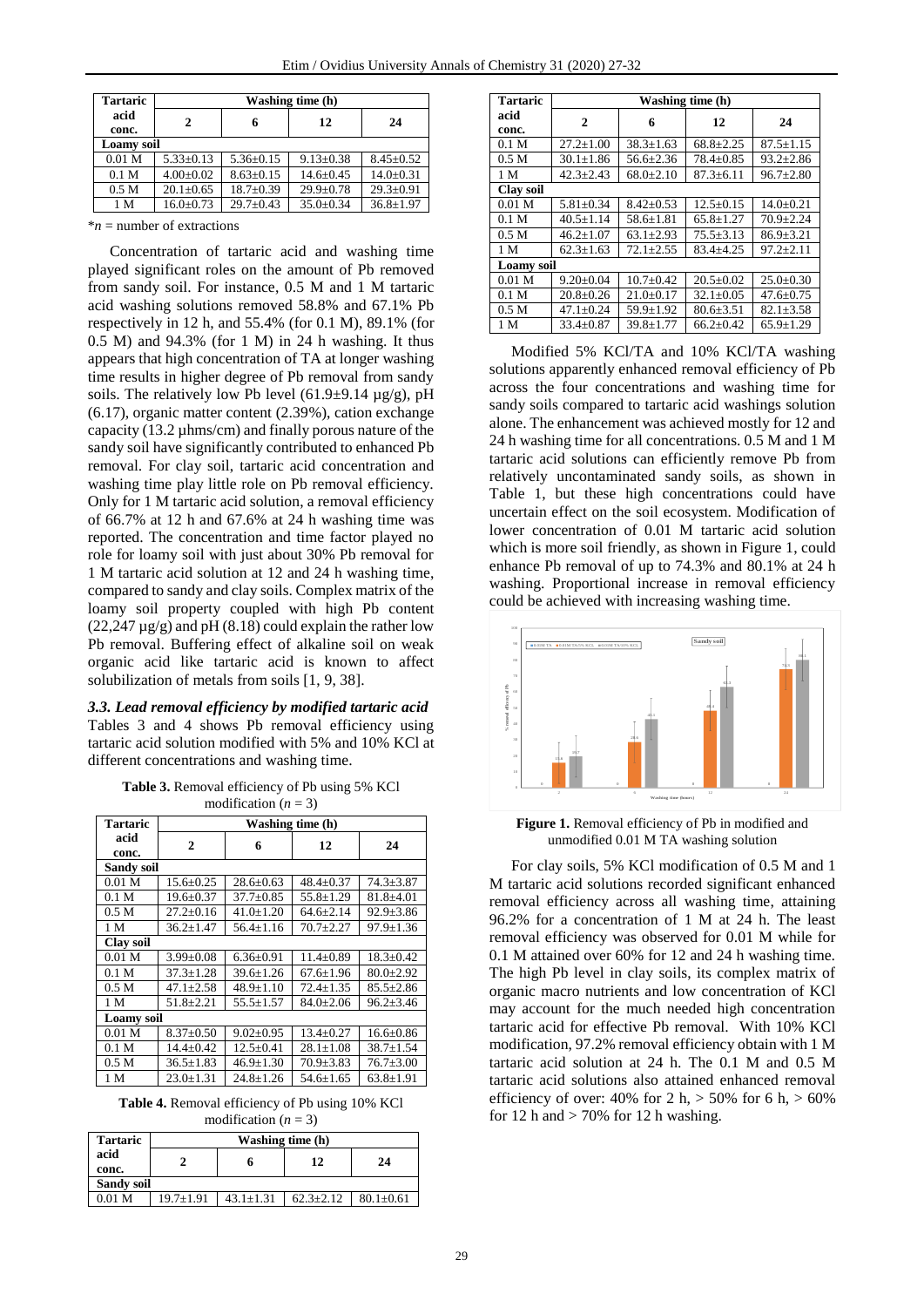

**Figure 2.** Removal efficiency of Pb in modified and unmodified 0.1 M TA washing solution

From Figure 2, the weak unmodified 0.1 M TA washing solution is significantly enhanced with addition of 5% and 10% KCl modification and washing time. As much as for other soils, loamy soils recorded the least enhanced removal efficiency when modifying TA with 5% and 10% KCl (Tables 3 and 4). 5% and 10% KCl modified 0.5 and 1 M tartaric acid solutions also showed enhancement especially for 12 and 24 h washing time. The highest attainable Pb removal efficiency is 76.7% for 5% KCl and 82.1% for 10% KCl at 24 h washing. The loamy soils had highest Pb level of  $22,247 \mu$ g/g which explains why modified 0.5 M and 1 M tartaric acid solutions had relatively low removal efficiency compared to clay and sandy soils.

Figure 3 shows the enhancement of 0.5 M tartaric acid solution with respect to washing time. Longer washing time favored greater removal efficiency.



**Figure 3.** Removal efficiency of Pb in modified and unmodified 0.5 M TA washing solution

The relationship between Pb removal efficiency and tartaric acid concentrations for the three soil types observed for 5% KCl modification was also observed for 10% KCl modification (Tables 3 and 4). However, 10% KCl modifications were more efficient in removing Pb from the soils. The high salt concentration of 10% KCl washing solution substantially enhances the displacement of Pb from the soil crystalline lattice hence, responsible for enhancing Pb removal efficiency of 10% KCl TA washing solutions. Differences between lead and potassium in the activity series might explain a possible extraction mechanism, which involves initial dissolution of Pb pool from soils, and subsequently exchange with high concentration potassium cations from the KCl solutions. For the soils examined in this study, the effect of modification had negligible impact on Pb removal efficiency for 0.01 M tartaric acid

solution particularly in clay and loamy soils. These could well be attributed to high Pb levels and buffering capacity of those soils. In addition, increased washing time associated with elevated tartaric acid concentrations will eventually deplete buffering capacity of soils and under the present soil conditions (Table 1) concentration dependent solubilization of Pb will be achieved, since organic acids are known to decrease soil pH and form soluble complexes with trace metals [1]. In the washing experiment, Pb was removed from the soils with the following efficiency:  $1 M > 0.5$  $M > 0.1$  M  $> 0.01$  M TA with respect to increasing washing time, exception being 0.5 M modified tartaric acid for loamy soil.

#### **4. Conclusion**

From the batch experiment study, tartaric acid has relatively weak removal efficiency of Pb particular from highly contaminated clay and loamy soils. However, for uncontaminated sandy soils, removal efficiency is as high as 94.3% for 1 M tartaric acid washing solution at 24 h washing time which is very efficient. Generally, removal efficiency was observed to increase with increasing concentrations in most cases and also with increasing washing time. Modifications of the various concentrations of tartaric acid with 5% and 10% KCl significantly enhanced Pb removal efficiency of 60- 90%, especially for 12 and 24 h washing time. Concentrations most significantly enhanced were 0.01 M, 0.1 M, 0.5 M and 1 M for sandy, 0.1 M, 0.5 M and 1 M for clay, and 0.5 M and 1 M for loamy soils. Removal efficiency was in the following order:  $1 M > 0.5 M > 0.1$  $M > 0.01$  M tartaric acid solution. Tartaric acid washing is promising and recommended in events of moderate contamination and 10% KCl modification in event of high level contamination. Further study is needed on enhancing very low concentrations of tartaric acid for large scale applications.

## **Conflict of interest**

The author declares no conflict of interest.

#### **References**

- [1]. S. Yuan, Z. Xi, Y. Jiang, J. Wan, C. Wu, Z. Zheng, X. Lu, Desorption of copper and cadmium from soils enhanced by organic acids, Chemos. 68 (2007) 1289-1297.
- [2]. J. Wang, J. Jiang, D. Li, K. Li, S. Tian, Removal of Pb and Zn from contaminated soil by different washing methods: The influence of reagent and ultrasound, Environ. Sci. Pollut. Res. 22 (2015) 20084-91.
- [3]. D.H. Moon, J. Park, A. Koutsospyros, K.H. Cheong, Y. Chang, K. Back, R. Jo, J. Park, Assessment of soil washing for simultaneous removal of heavy metals and low-level petroleum hydrocarbons using various washing solutions, Environ. Earth Sci. 75 (2016) 884-892.
- [4]. Center for Disease Control and Prevention (CDC). Notes from the field: Outbreak of acute Pb poisoning among children aged <5 years-Zamfara,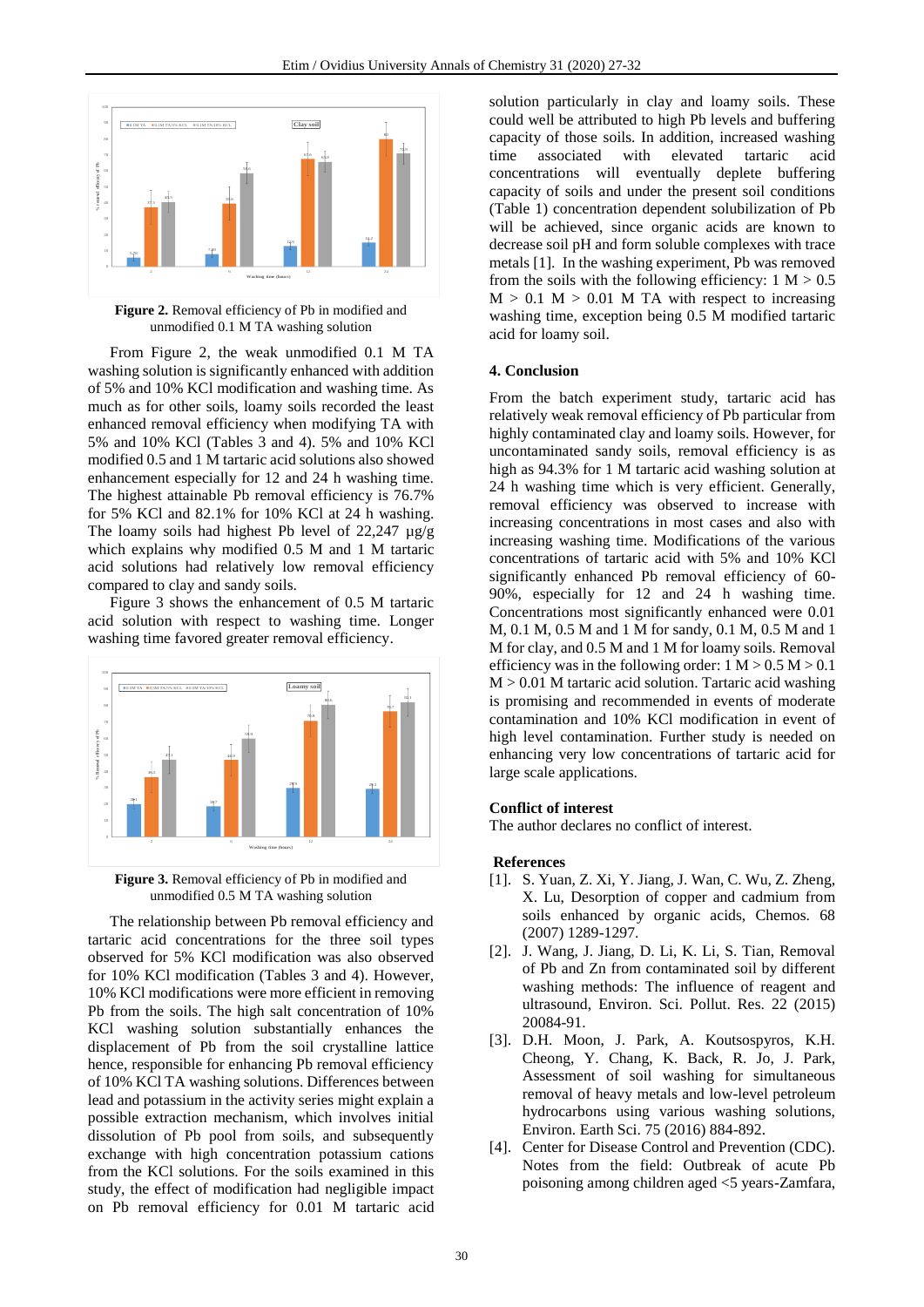Nigeria. (2010). Morbidity Mortality Weekly 59 (2010) 846-847.

- [5]. M. Soleimani, M.A. Hajabbasi, M. Afyumi, S. Akbar, J.K. Jensen, P.E. Holm, O.K. Borggaard, Comparison of natural humic substances and synthetic ethylenediamineacetic acid and nitrilotriacetic acid as washing agent of heavy metal-polluted soils, J. Environ. Quality 39 (2010) 855-863.
- [6]. E.U. Etim, P.C. Onianwa, Lead contamination of soil in the vicinity of a military shooting range in Ibadan, Nigeria, Toxicol. Environ. Chem. 94 (2012) 895-905.
- [7]. Z.M. Gusiatin, E. Klimiuk, Metal (Cu, Cd and Zn) removal and stabilization during multiple soil washing by saponin, Chemos. 86 (2012) 383-391.
- [8]. B.I. Olu-Owolabi, P.N. Diagboya, W.C. Ebaddan, Mechanism of  $Pb^{2+}$  removal from aqueous solution using a nonliving moss biomass, Chemical Eng. J. 195-196 (2012) 270-275.
- [9]. G. Zhu, Q. Guo, J. Yang, H. Zhang, R. Wei, C. Wang, M. Peters, X. Zhou, J. Yang, Washing out heavy metals from contaminated soils from an iron and steel smelting site, Frontier Environ. Sci. Eng. 9 (2015) 634-641.
- [10]. G. Dermont, M. Bergeron, G. Mercier, M. Richer-Lafleche, Soil washing for metal removal: A review of physical/chemical technologies and field applications, J. Hazard. Mater. 152 (2008) 1-31.
- [11]. D.C.W. Tsang, I.M.C. Lo, Competitive Cu and Cd sorption and transport in soils: a combined batch kinetics, column, and sequential extraction study, Environ. Sci. Tech. 40 (2006) 6655–6661.
- [12]. J.S. Yang, J.Y. Lee, K. Baek, T.S. Kwon, J. Choi, Extraction behavior of As, Pb, and Zn from mine tailings with acid and base solutions, J. Hazard. Mater. 171(2009) 443–451.
- [13]. D.H. Moon, J. Lee, M. Wazne, J. Park, Assessment of soil washing for Zn contaminated soils using various washing solutions, J. Ind. Eng. Chem. 18 (2012) 822-825.
- [14]. D. Voglar, D. Lestan, Pilot-scale washing of metal contaminated garden soil using EDTA, J. Hazard. Mater. 215–216 (2012) 32–39.
- [15]. E.U. Etim, Batch washing of lead contaminated and spiked soils using water extracts of dried *Terminalia mantaly, Panicum maximum* and *Eleusine indica* plants, Ovidius University Ann. Chem. 30 (2019) 29-36.
- [16]. S. Ehsan, S.O. Prasher, W.D. Marshall, A washing procedure to mobilize mixed contaminants from soil: Heavy metals, J. Environ. Quality 35 (2006) 2084-2091.
- [17]. Y. Li, P. Hu, J. Zhao, C. Dong, Remediation of cadmium- and lead contaminated agricultural soil by composite washing with chlorides and citric acid, Environ. Sci. Pollut. Res. 22 (2014) 5563– 5571.
- [18]. D. Voglar, D. Lestan, Chelant soil-washing technology for metal contaminated soil, Environ. Tech. 35 (2014) 1389-1400.
- [19]. C. Chen, Y. Chen, T. Xie, M.K. Wang, G. Wang, G. Removal, redistribution, and potential risk of

soil Cd, Pb, and Zn after washing with various extractants, Environ. Sci. Pollut. Res. 22 (2015) 16881-16888.

- [20]. A.P. Schwab, D.S Zhu, M.K. Banks, Influence of organic acids on the transport of heavy metals in soil, Chemos. 72 (2008) 986–994
- [21]. J. Wen, S.P. Stacey, M.J. McLaughlin, J.K. Kirby, Biodegradation of rhamno lipid, EDTA and citric acid in cadmium and zinc contaminated soils, Soil Biology Biochem. 41 (2009) 2214–2221.
- [22]. Y. Chen, S. Zhang, X. Xu, P. Yao, T. Li, G. Wang, G. Gong, Y. Li, O. Deng, Effects of surfactants on low molecular weight organic acids to wash soil zinc, Environ. Sci. Pollut. Res. 23 (2016) 4629- 4638.
- [23]. E.U. Etim, Lead removal from contaminated shooting range soil using acetic acid KCL washing solutions and electrochemical reduction, J. Health Pollut. 7 (2017) 22-31.
- [24]. E.U. Etim, Batch leaching of Pb-contaminated shooting range soil using citric acid-modified washing solution and electrochemical reduction, Inter. J. Environ. Sci. Tech. 16 (2019) 3013-3020.
- [25]. S. Wang, C.N. Mulligan, Effects of three lowmolecular-weight organic acids (LMWOAs) and pH on the mobilization of arsenic and heavy metals (Cu, Pb, and Zn) from mine tailings, Environ. Geochem. Health. 35 (2013) 111–118.
- [26]. K.H. Tan, Degradation of soil minerals by organic acids. In: Huang, P.M. and Schnitzer, M. (Eds.). Interactions of soil minerals with natural and microbes. Soil Science Society of America. Special Publication No. 17, Madison, Wisconsin, USA. Pp: 1-27 (1986).
- [27]. S.A. Wasay, S. Barrington, S. Tokunaga, Organic acids for the in-situ remediation of soils polluted by heavy metals: Soil flushing in columns, Water, Air Soil Pollut. 127 (2000) 301-314.
- [28]. K.E. Xin, L. Pei-Jun, Z. Qi-Xing, Z. Yun, S. Tie-Heng, Removal of heavy metals form contaminated soil using tartaric acid, J. Environ. Sci. 18 (2006) 727-733.
- [29]. R.A. Wuana, J.A. Okieimen, J.A. Imborvungu, Removal of heavy metals form a contaminated soil using organic chelating acids, Inter. J. Environ. Sci. Tech. 7 (2010) 485-496.
- [30]. International Institute of Tropical Agriculture, (IITA), Selected methods for soil and plant analysis. Manual Series No. 1. IITA, Ibadan (2001).
- [31]. G.H. Bouyoucos, A recalibration of the hydrometer for making mechanical analysis of soils, Agron. J. 43 (1951) 434-438.
- [32]. A. Walkley, I.A. Black, An examination of the Degtjareff method for determining soil organic matter and proposed modification of the chromic acid titration method, Soil Sci. 37 (1934) 29-38.
- [33]. H. Niskavaara, C. Reimann, V. Chekushin, G. Kashulina, Seasonal variability of total and easily leachable element contents in top soils (0-5 cm) from eight catchments in the European Arctic (Finland, Norway and Russia), Environ. Pollut. 96 (1997) 261-74.